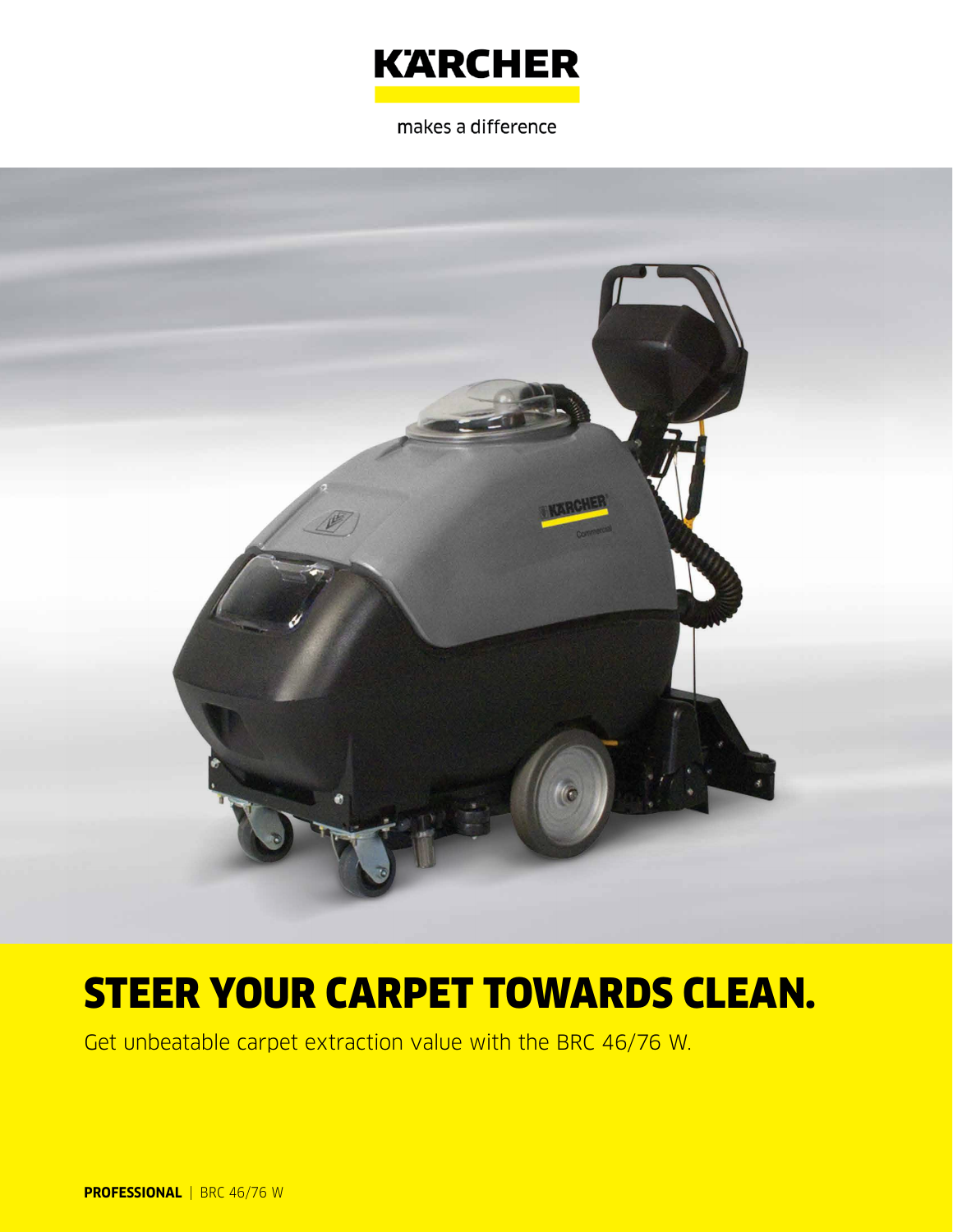### **Guide your carpet back to its original state.**

Get an unbeatable value and a powerful carpet extractor with the BRC 46/76 W. This highly productive model cleans at 5,000 square feet per hour so you can do more with less. It's a unique vacuum shoe provides better recovery and faster dry times, allowing you to open your floors for traffic sooner.



### **1 Unbeatable value and powerful carpet performance extraction value**

- Performance breakthroughs and ergonomics create a carpet extractor that maximizes operator productivity
- Unique Penetrator<sup>™</sup> vacuum shoe design provides superior solution recovery and faster dry time
- Cleans 5,000 square feet per hour
- The most value per gallon capacity in the industry

### **2 Get more done in less time**

- 20-gallon capacity reduces drains and refills
- Easy-to-use controls reduce training time and increase productivity time
- Low profile and compact design allow exceptional maneuverability in small areas
- Large solution opening and clear dome save time and maintain peak performance
- Self-propelled design for consistent operator productivity

### **3 Intuitive and user-friendly**

- Ouick-change solution jets for easy maintenance and accessory tool connection for increased versatility
- All-in-one controls and ergonomically designed handle simplify use and increase operator comfort
- Externally mounted solution filter is easy to access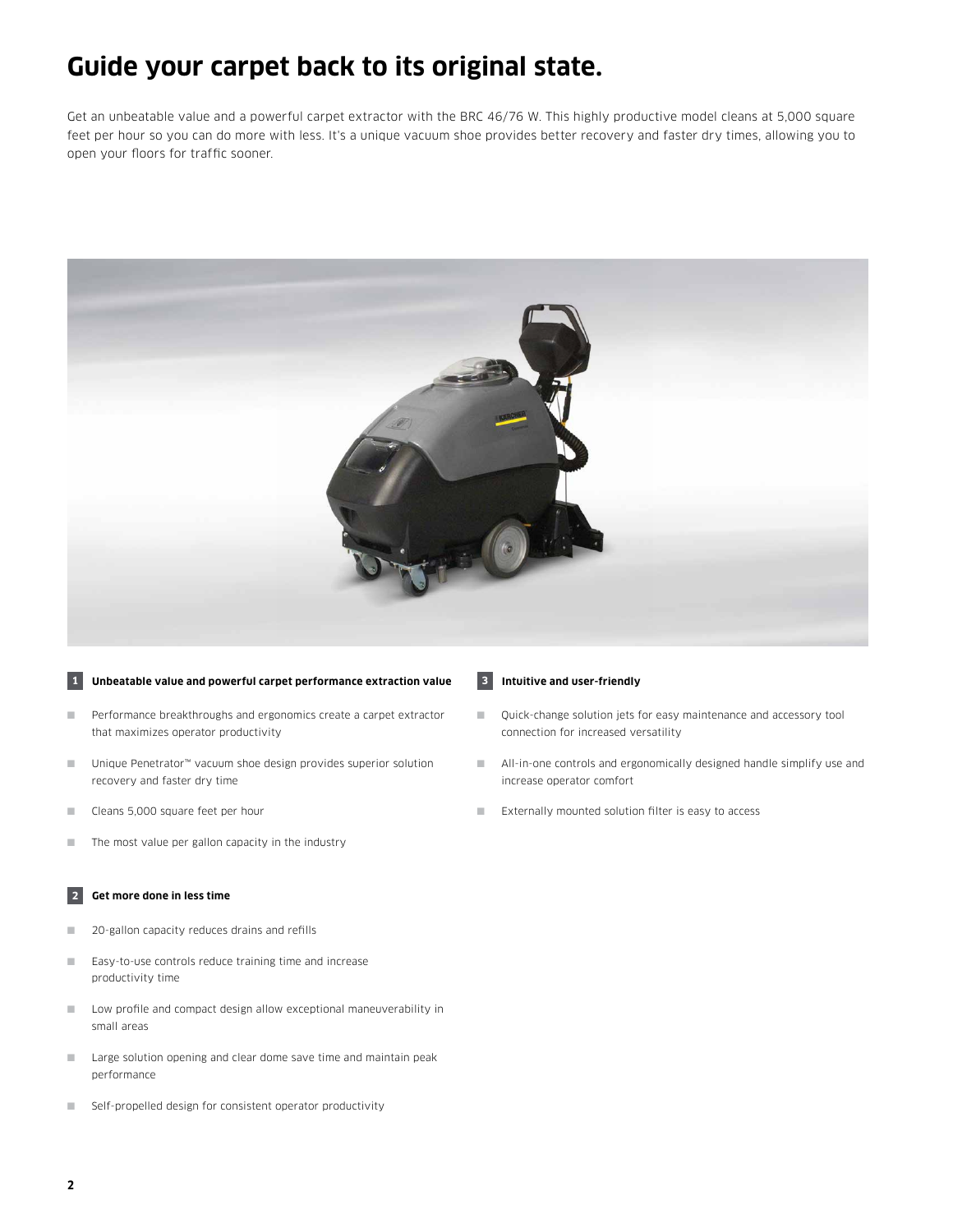## **Technical data and equipment.**



**BRC 46/76 W**

| <b>TECHNICAL SPECIFICATIONS</b>              |                           |                  |
|----------------------------------------------|---------------------------|------------------|
| Cleaning path/width                          |                           | $in$ 18          |
| Solution/recovery capacity                   | gal                       | 20/20            |
| Practical productivity - restorative/interim | $sq.ft/hr$ 5,000          |                  |
| <b>Operating noise level</b>                 | dBA 69                    |                  |
| Power cord length                            |                           | ft 75            |
| Max operating speed                          | $mph$ 1.15                |                  |
| <b>Vacuum</b>                                | <b>hp.</b> stage $1.0, 3$ |                  |
| <b>Water lift</b>                            | in                        | 117              |
| Pump pressure                                |                           | <b>psi</b> 100   |
| <b>Flow rate</b>                             | gpm                       | 1.0              |
| Weight with batteries                        |                           | $\text{lbs}$ 217 |
| Dimensions (L x W x H)                       | in                        | 51 x 22 x 44     |

### **EQUIPMENT**

| יירושות ווספט    |                                             |
|------------------|---------------------------------------------|
| <b>Order No.</b> | <b>Description</b>                          |
| 1.008-151.0      | BRC 46/76 W, twenty-gallon carpet extractor |

### **ACCESSORIES**

|                                                 | Order No. | Description                         |  |  |
|-------------------------------------------------|-----------|-------------------------------------|--|--|
|                                                 |           | ■ 8.600-112.0 Brush, 18 L X 4.5 OD  |  |  |
|                                                 |           | ■ 8.600-458.0 Jet, Mini PROMAX 9504 |  |  |
| $\blacksquare$ Included $\blacksquare$ Ontional |           |                                     |  |  |

■ Included □ Optional